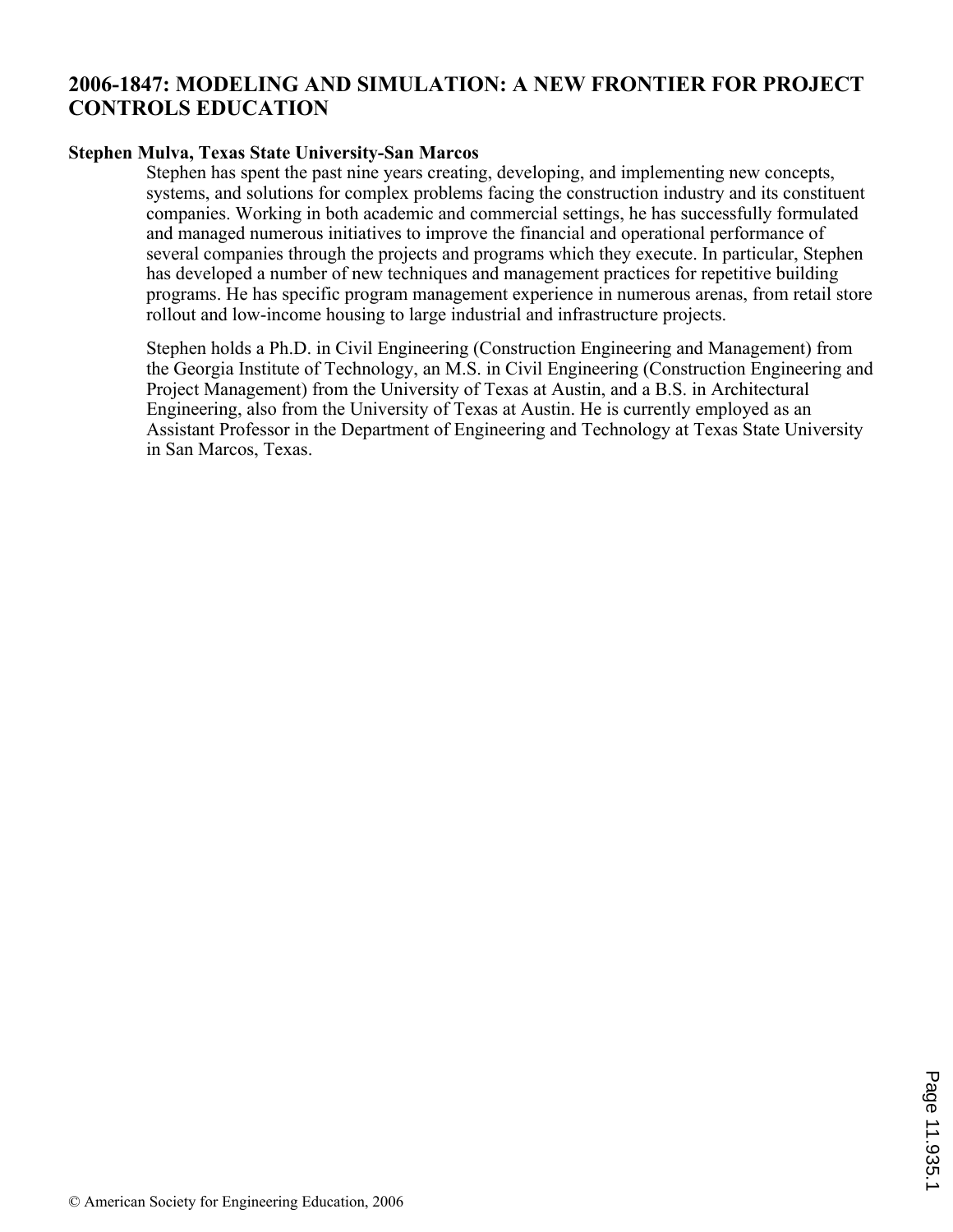# **Modeling and Simulation: A New Frontier for Project Controls Education**

The successful management of construction and engineering projects depends upon effective monitoring and control. As a result, project controls continues to be a primary means used to achieve a wide range of project goals and objectives. Due to its importance, many construction engineering and management (CEM) programs around the world maintain several project controls courses such as time control, cost control, and quality control. Given this background, this paper presents a new frontier for project controls education through the use of modeling and simulation software.

The drawbacks of contemporary project controls education are twofold. First, project controlsbased decision-making is premised on static quantities and estimates completed in the past. This requires that new baselines be periodically reestablished as a reforecast. Second, elements of cost control (e.g., chart of accounts), time control (e.g., critical path method schedules), and quality control (e.g., statistical process control) commonly function as disparate entities. This situation exists largely because integration depends on resource continuity; something that the critical path method cannot ensure.

Recently, project modeling and simulation has been used by the author to demonstrate prospective, integrated project control. Assisted by software originally developed at the Center for Integrated Facility Engineering (CIFE) at Stanford University and commercialized as ePM's SimVision® , specific projects were modeled concurrent with the resources necessary for their execution. Given this form of resource continuity, real-time forecasts of time, cost, and quality parameters were quantified based on several "what if" scenarios, thereby presenting modeling and simulation as a compelling platform for project control.

Through several case studies, this paper validates the use of modeling and simulation as an integrated medium for project controls education. It also demonstrates the advantage that an intuitive interface can provide to an engineering student; one which graphically and prospectively depicts the integration between resources, time, cost, and quality. In such an environment, students are able to comprehend project controls information and develop a feel for the impact which certain decisions have on project goals and objectives, thus creating knowledge. While additional research regarding the use of modeling and simulation in project controls is underway, the findings contained herein point towards a larger role for its use in future projects and engineering education.

### *Introduction*

Aspects of the project management function such as planning, control and monitoring require the integration of time, cost, and quantity of work with available resources. Since the early 1950's, the classical scheduling methods of the Critical Path Method (CPM) and the Project Evaluation and Review Technique (PERT) have been used not only for planning, but also for controlling and monitoring projects. Historically, if the duration of the activities in the network is known, or can be ascertained, CPM has provided the means of calculating the duration for the entire project. On the other hand, if the duration of each activity is probabilistic, the project evaluation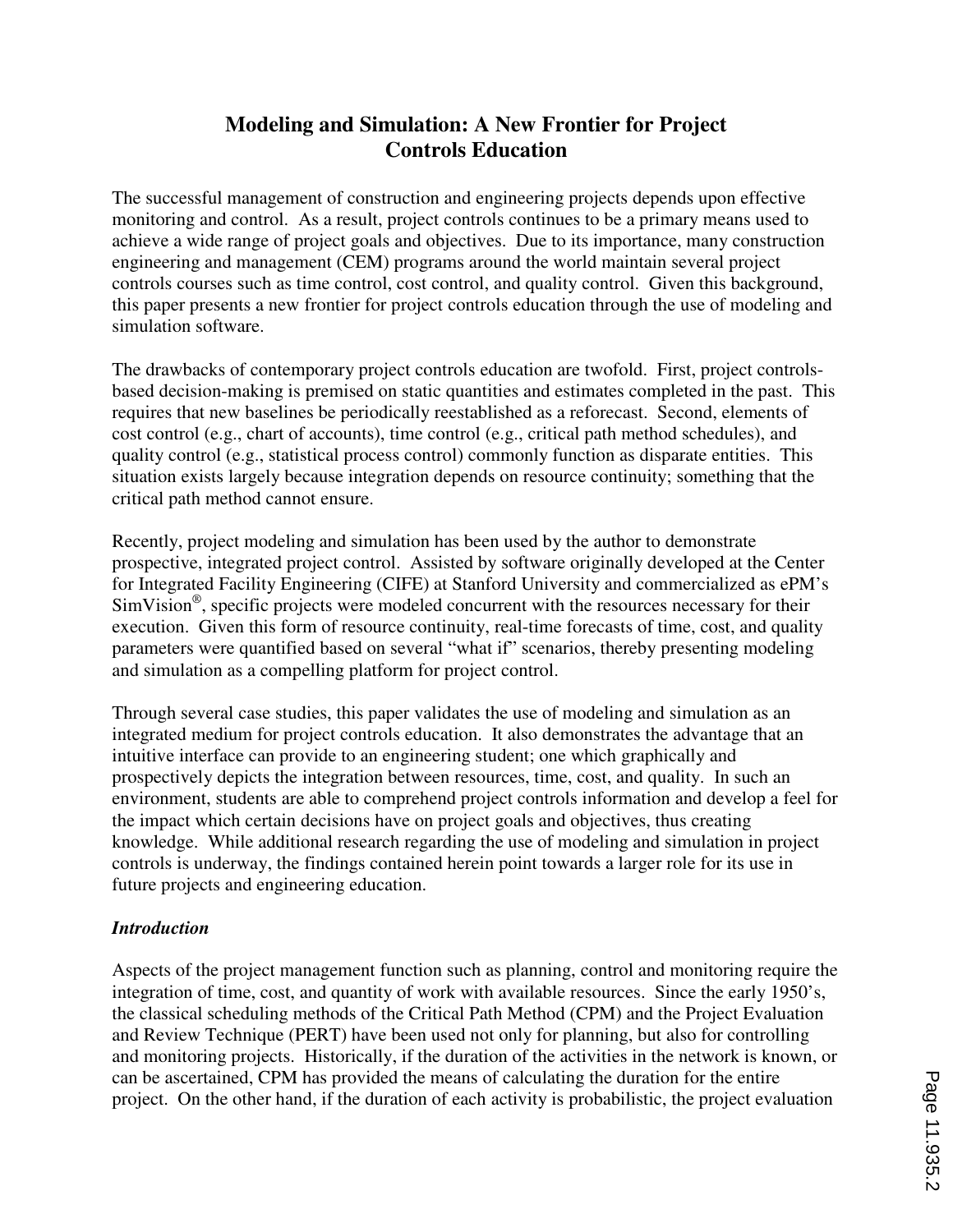and review technique PERT has normally been used to calculate the project's overall duration. Either way, "schedules produced by these conventional methods often turn out to be unsatisfactory and eventually little use to real-world project planners<sup>1</sup>." Undeniably, being taskbased rather than resource based, "CPM and PERT preclude flexibility in resource allocations – generating schedules, which utilize resources in a less efficient way<sup>1</sup>." As Fendley<sup>2</sup> has pointed out, the classical scheduling methods are handicapped by the following assumptions:

- *Deterministic performance time*. Since the performance times of the activities are actually uncertain, the sequencing of the individual activities must be handled on a dynamic basis. When a conflict arises between two or more activities requiring the same resources, a resource allocation process must occur. A typical result is that one activity is allocated the resource in demand and the other activities must wait their turn for use of that resource<sup>1</sup>.
- *Single project operations*. Despite the fact that scheduling problems arise from limited time and scarce resources that are normally shared with multiple projects, most of the past research has been conducted as if each project stood in isolation.
- *Splitting activities*. The objective of scheduling is not only meeting a single goal directly related to a particular activity, but also satisfying many goals that originate from decisions made regarding other activities.
- *Unconstrained resources*. The use of CPM and PERT is based upon the implicit assumption that unlimited resources are available for assignment to the project at hand. While the assumption may be justified in some cases, most project managers are faced with the problem of limited resources, causing the conventional analyses to be modified through various imperfect heuristics and algorithms.

Due to the deficiencies of the traditional scheduling approaches, many researchers began to examine methods of integrating organizational resources with project schedules in order to make the schedules more useful. Where similar projects were executed as part of a larger program, repetitive scheduling methods (RSM) such as line of balance  $(LOB)^3$  and velocity diagrams<sup>4</sup> were proposed. These scheduling methods have been known to contribute to cost and time efficiencies, especially where standardization of design permits construction to proceed in a repetitive fashion. This is because activities that repeat from project to project create a need for a schedule that facilitates the uninterrupted flow of resources from one project to the next. However, the main reason for the use of repetitive scheduling methods is that the traditional methods such as CPM and PERT are ineffective for scheduling repetitive projects, mostly because they do not ensure resource continuity. By assuming that only the most significant resource will be used for like activities in successive repeating units, RSM is not able to account for varying production rates and resource discontinuities<sup>5</sup>. Nonetheless, project controls practice and education has continued to rely upon these imperfect scheduling methods by developing implementation schemes to cope with their inherent weaknesses.

### *Implementing Project Controls*

In the classical project control and monitoring process, project objectives are assumed to be fixed and means for achieving those objectives to be variable only as needed to recover from failure to conform performance to the original plan<sup>6</sup>. Effectively, this means that project controls-based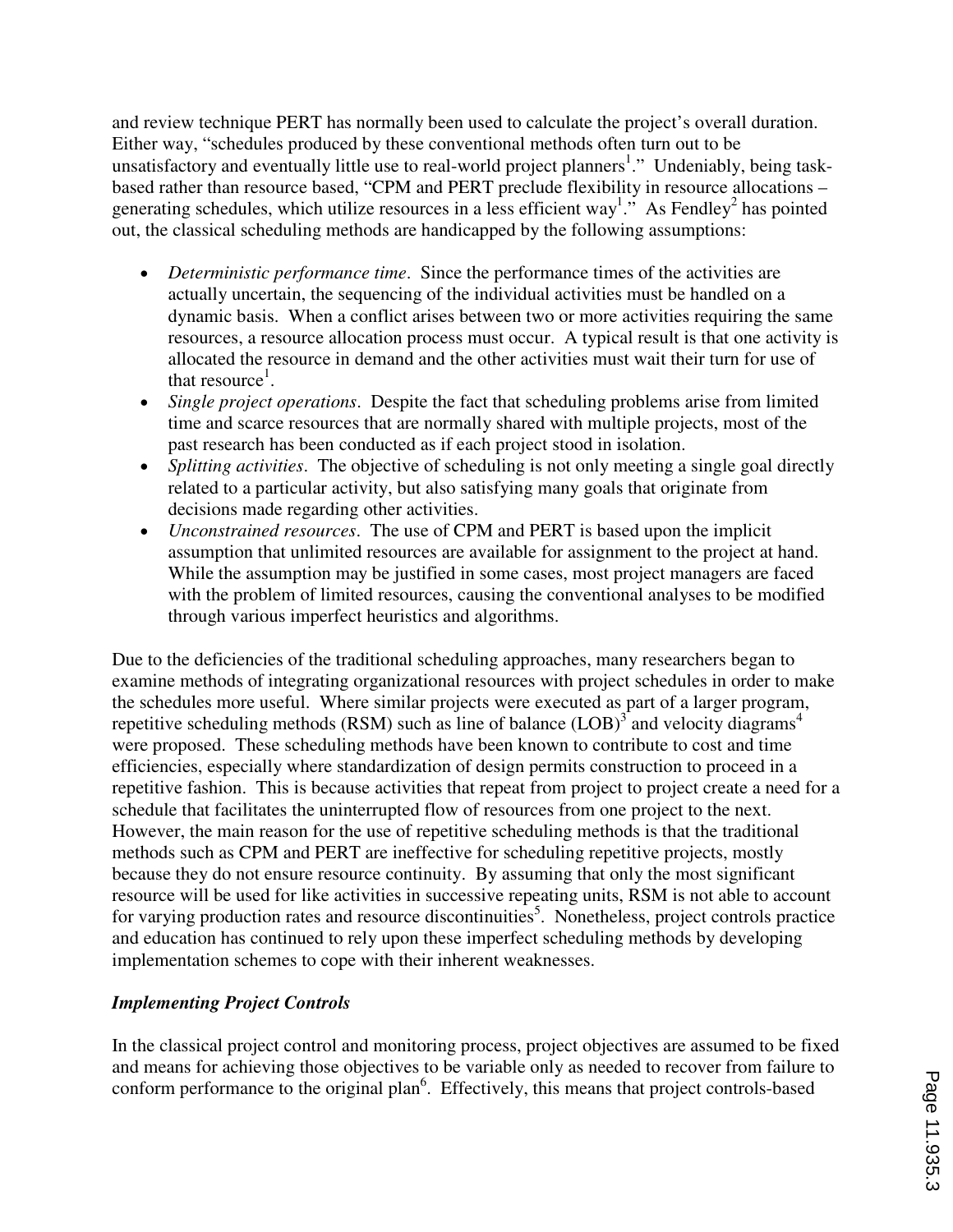decision-making is premised on static quantities and estimates completed in the past. This requires that new baselines be periodically reestablished as a reforecast according to the process illustrated in Figure 1.



**Figure 1. Classical Control and Monitoring Process<sup>6</sup> .** 

The classical project controls model is often described in terms of the so-called "thermostat" model, in which the decision to take corrective action to bring performance into alignment with a pre-set standard is automatic<sup>6</sup>. This rarely occurs because the pre-set standard is generally established using accelerated productivity rates maintained within corporate databases. While these types of databases are common to many construction firms, most cannot delineate the effects of changes in technology, materials or regulations (i.e., safety) over time, nor guarantee that data were not intentionally misreported.

To prevent this possibility, the skill and experience of project controls personnel is often required to weigh the cost of adding resources with the benefit of reducing project duration. Doing so is an iterative process generally accomplished using by trial and error method using resource leveling functionality inherent in today's CPM software. However, if these changes are completed incorrectly, the process of identifying variances between actual and standard levels of achievement can lead to decisions which diminish performance even more. For these reasons, the classical project control and monitoring process is inadequate for controlling today's quick, uncertain and complex projects. Moreover, it is entirely too unwieldy to explain and instruct to students with little practical experience with project controls and related CPM or PERT software.

Recently, the development of modeling and simulation software has highlighted the need to gain an overall, holistic and systemic view of project controls. As a result, there has recently occurred a surge of interest in the project management community regarding continuous system simulation. This form of simulation presents a very useful mechanism for modeling, analyzing, and synthesizing operations with other aspects of the business. However, its use is a departure from the long-standing precedent of employing discrete-event simulation on projects which never really gained widespread use in the projects industry. Largely, this was because "existing implementations did not represent many of the relevant characteristics of project components or resources and because it is tedious to collect and assemble the required input data necessary for these simulation networks<sup>7</sup>." Plus, simulation for project control is really more about helping managers to see a little way into the future and make decisions that affect where the project is headed and less about automating decision-making. This makes the implementation of continuous system simulation for project control increasingly viable by enabling the evaluation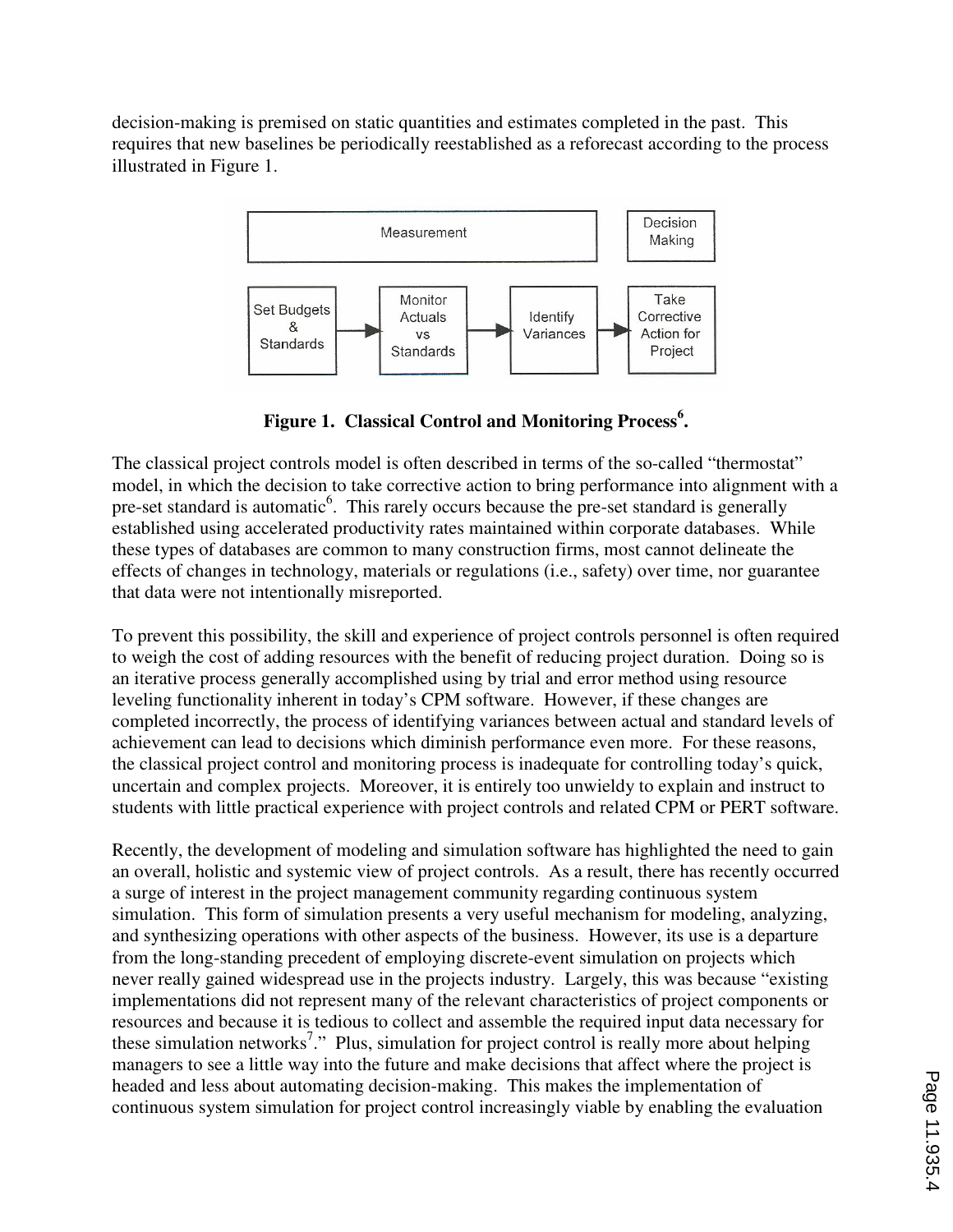of project performance to be made against process capability instead of against inaccurate historical benchmarks. Facilitating such an implementation depends upon intuitive and simple graphical interfaces, something the latest software possesses.

## *Project Modeling and Simulation*

In the early 1970's, Galbraith $^8$  observed how project managers could become burdened by large numbers of 'exceptions' (i.e., non-routine situations in which workers lacked the information to proceed, thus requiring assistance from their managers). Since then, Galbraith's view of organizations has advanced theories of organizational design, becoming a prime motivator for the development of modeling and simulation technology for project control<sup>9</sup>. Based on his findings, subsequent research conducted at the Center for Integrated Facility Engineering (CIFE) at Stanford University confirmed the need to model organizations working on interacting projects so that aggregate performance predictions could be generated $9$ .

Today, this research has been commercialized by the Vité Corporation and ePM, LLC as the multi-faceted software known as SimVision<sup>®</sup>. This software is capable of taking a unique look at project execution by tying the allocation of resources to activities and then simulating the probability of outcomes. These outcomes include identifying schedule pressure, rework, decision-wait, work backlog, and quality risk, to name a few. A sample SimVision® model and related project control predictions can be seen in Figure 2.



# **Figure 2. SimVision® Modeling and Simulation<sup>10</sup> .**

In late 2003, the author was engaged by a U.S.-based energy company to perform a schedule forecast and analysis for the engineering, procurement, and construction of a large scale petroleum project off the shore of China. This \$3 Billion project was comprised primarily of several subprojects such as a floating production storage and offloading (FPSO) facility, numerous jacketed wellhead platforms (WP), a central processing complex (CPC), sub-sea pipelines, tanker moorings, and various transport activities. Of these subprojects, the FPSO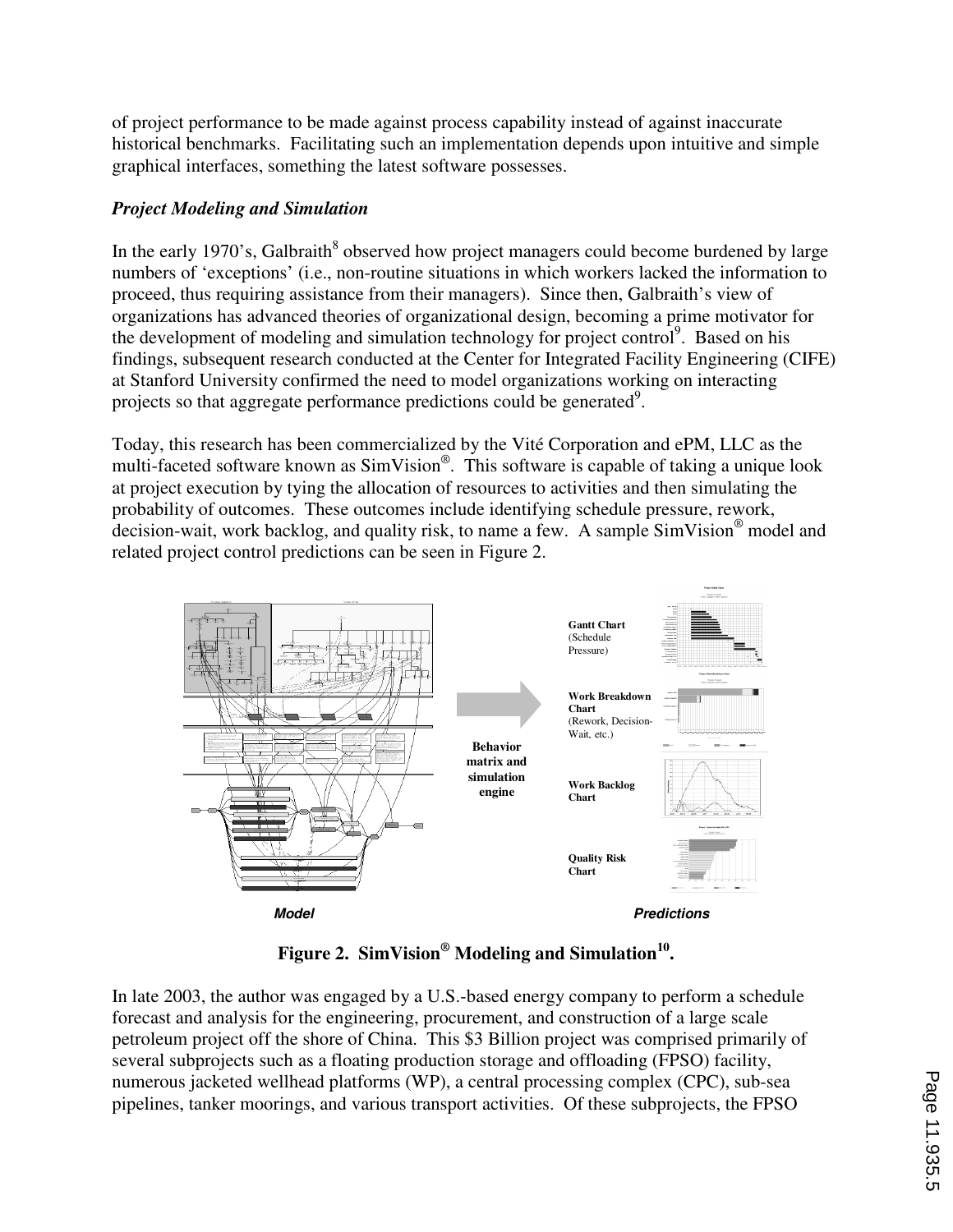facility was particularly complex given that its hull and topsides were to be designed and fabricated by separate companies on different continents. In addition, the U.S.-based energy company was partnered with an international petroleum firm and had recently hired a global engineering, procurement, and construction (EPC) contractor.

 $ePM$ 's SimVision<sup>®</sup> software was used to create the model shown in Figure 3. The model ties individual managers to subprojects via lines of responsibility (i.e., shown in grey). Notably, all the organizations involved in the venture are shown (i.e., from left; owner, partner, contractor, and subcontractor organizations). Precedence relationships between the subprojects are shown as dark, solid lines. Paths for rework and coordination are displayed as dark, dashed lines in cases where exceptions might occur.



**Figure 3. Example Project SimVision® Model.** 

The resulting simulation output is shown as a Gantt chart in Figure 4. The simulation forecasts which subprojects are likely to be critical based on their resource utilization, precedence, and likelihood for exception occurrence. In Figure 4, critical subprojects are shown in dark grey and represent 55% of all subprojects planned for execution. Here, the simulation output also identifies the revised completion date in comparison with the expected date generated separately using critical path method (CPM) software. In this case, a final project completion date 11 months past the planned completion date was anticipated.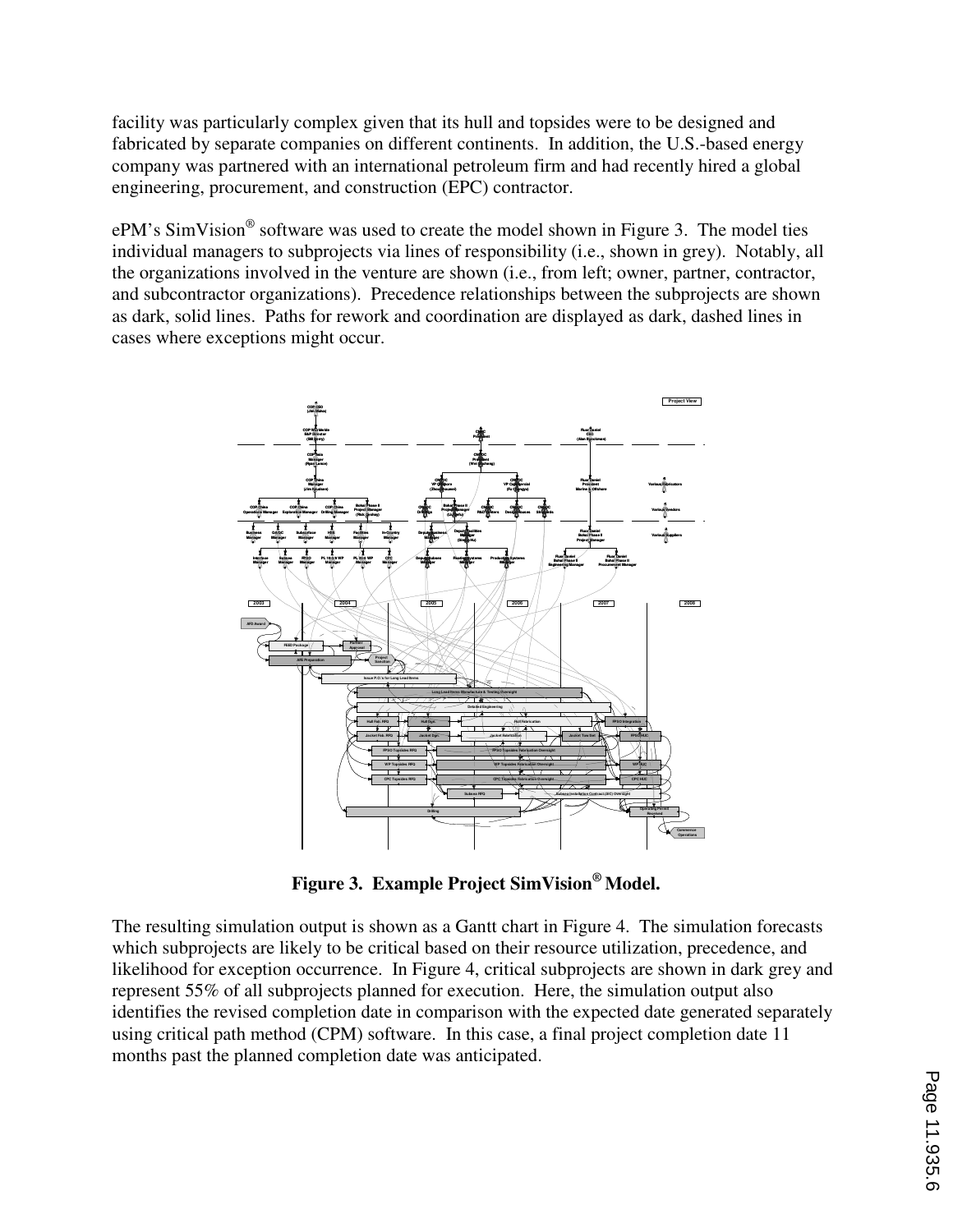

**Figure 4. Example Project SimVision® Simulation** 



**Figure 5. Revised Example Project SimVision® Model.**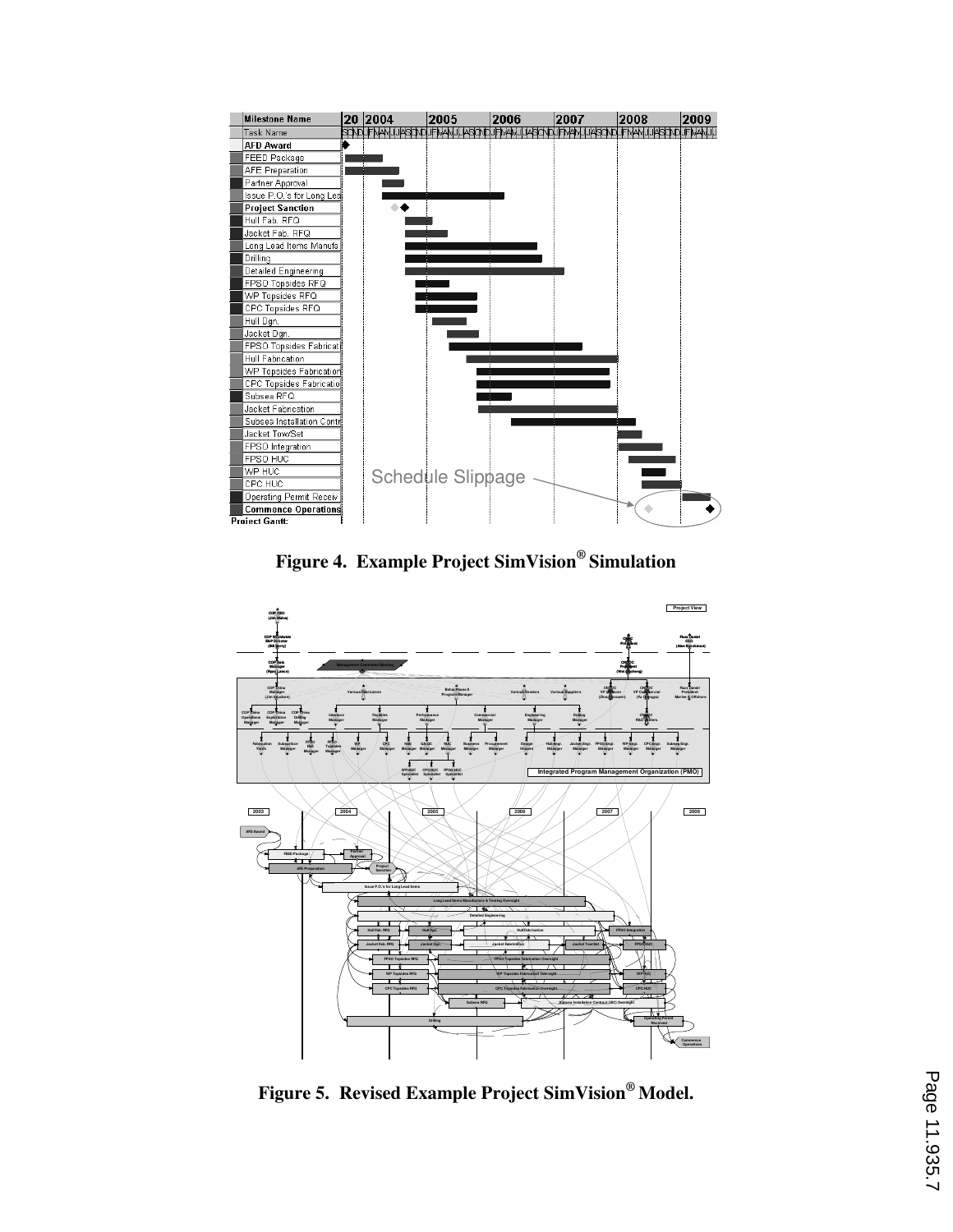To bring the project back in alignment with planned milestones, the author developed several alternate execution scenarios. Some of these scenarios added resources, some aggregated subprojects, and others changed delivery methods. However, the preferred scenario consisted of a program management organization (PMO) taking responsibility for the entire project. The PMO is represented in Figure 5 by the light grey rectangle. The likelihood of exceptions was also reduced by changing the organizational structure within the PMO. Individual managers still retained links to their parent organization, yet their principal reporting lines transferred to new PMO managers. In addition, a monthly coordination meeting (i.e., shown as the grey parallelogram in the organization chart) was installed to keep senior management at the parent firms informed and involved in the program. So, although lines of responsibility changed, the precedence relationships between the projects remained.

The installation of the PMO had the intended effect. Principally, by reducing project overhead and facilitating decision-making, the program's performance improved as can be seen in Figure 6. In fact, the PMO was also forecast to mitigate risk by two primary means. First, the number of critical projects was projected to decrease from 55% to 37%. Second, the PMO changed the program's ability to accommodate systemic risk. As a result, project managers changed their focus from planning to actual deliverables such as the integration of the FPSO, its 'hook-up' and commissioning (HUC), as well as the sanctioning of the entire program. Notably, the overall program schedule was forecast to be compressed by two months, or 19.7%.



**Figure 6. Revised Example Project SimVision® Simulation.** 

For an offshore development project such as the one considered here, the revenues generated from hydrocarbon production are of primary concern. These are depicted in Figure 7. Here, the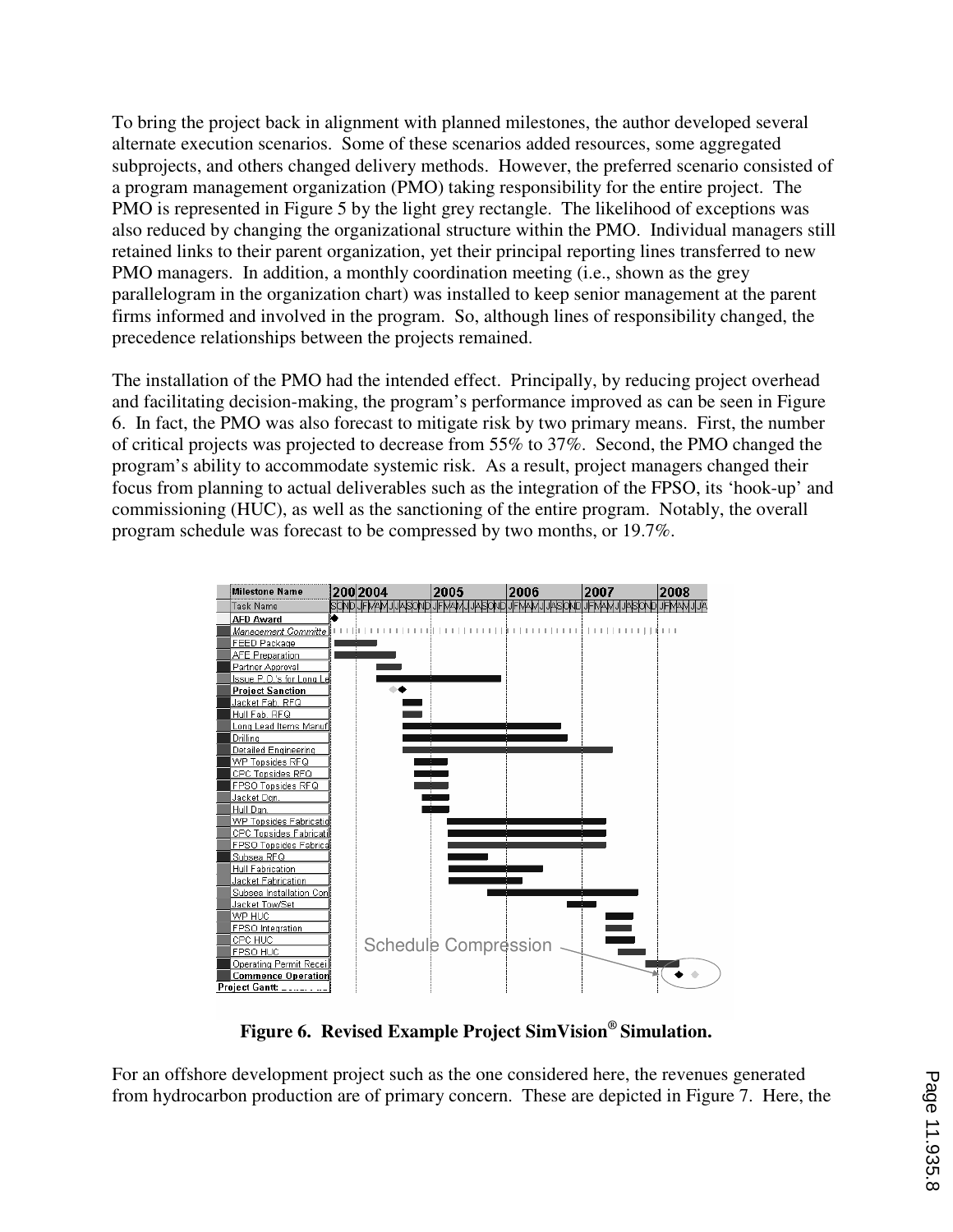changes made to the original project model shown in Figure 3 result in a much faster project schedule and realization of revenue. On the left side of Figure 7, this improvement is shown as a solid, increasing line. This line can be compared to its baseline target that is shown as a dashed, increasing line. In fact, the additional revenues from hydrocarbon production were calculated to be a 56.8% increase in the return on capital employed (ROCE) once baseline costs (i.e., the 'horizontal' solid and dashed lines, respectively) were taken into account. This significant result was also accompanied by a forecast of reduced quality, communication, and functional risks as depicted by the  $SimVision^{\circledast}$  simulation output shown on the right side of Figure 7.





Unlike the implementation of classical project controls based on CPM/PERT, modeling and simulation as presented here integrate elements of cost control, time control, and quality control in a single, prospective application. This is significant because, until now, integration of this type was not possible as resource continuity could not be ensured by traditional methods of project control.

## *Importance for Project Controls Education*

Recently, the author has used the  $SimVision^{\circledast}$  modeling and simulation software in an undergraduate course in construction project management and scheduling to illustrate the necessary integration of resources, time, and cost for project control. Due to the fact that this software directly depicts both the resources and the activities necessary for project execution, students develop an improved understanding of project control basics, especially where concepts of resource allocation and leveling are concerned.

Students have also planned projects using the  $SimVision^{\circledast}$  software by simultaneously designing both the activity precedence relationships and the organizational resources as a model. Typically, they report that the process is simple and intuitive. Certainly, the activity of modeling a project leads to excellent questions being asked by the students about project control and monitoring while in a laboratory setting. Plus, once their simulation is compiled, students receive immediate feedback regarding the potential time and cost impact of their design. This form of feedback allows each student to make adjustments to improve project planning in much the same way as the example used in this paper did. If their model represented an active project at the outset of the course, the students could track its progress as it developed to create revised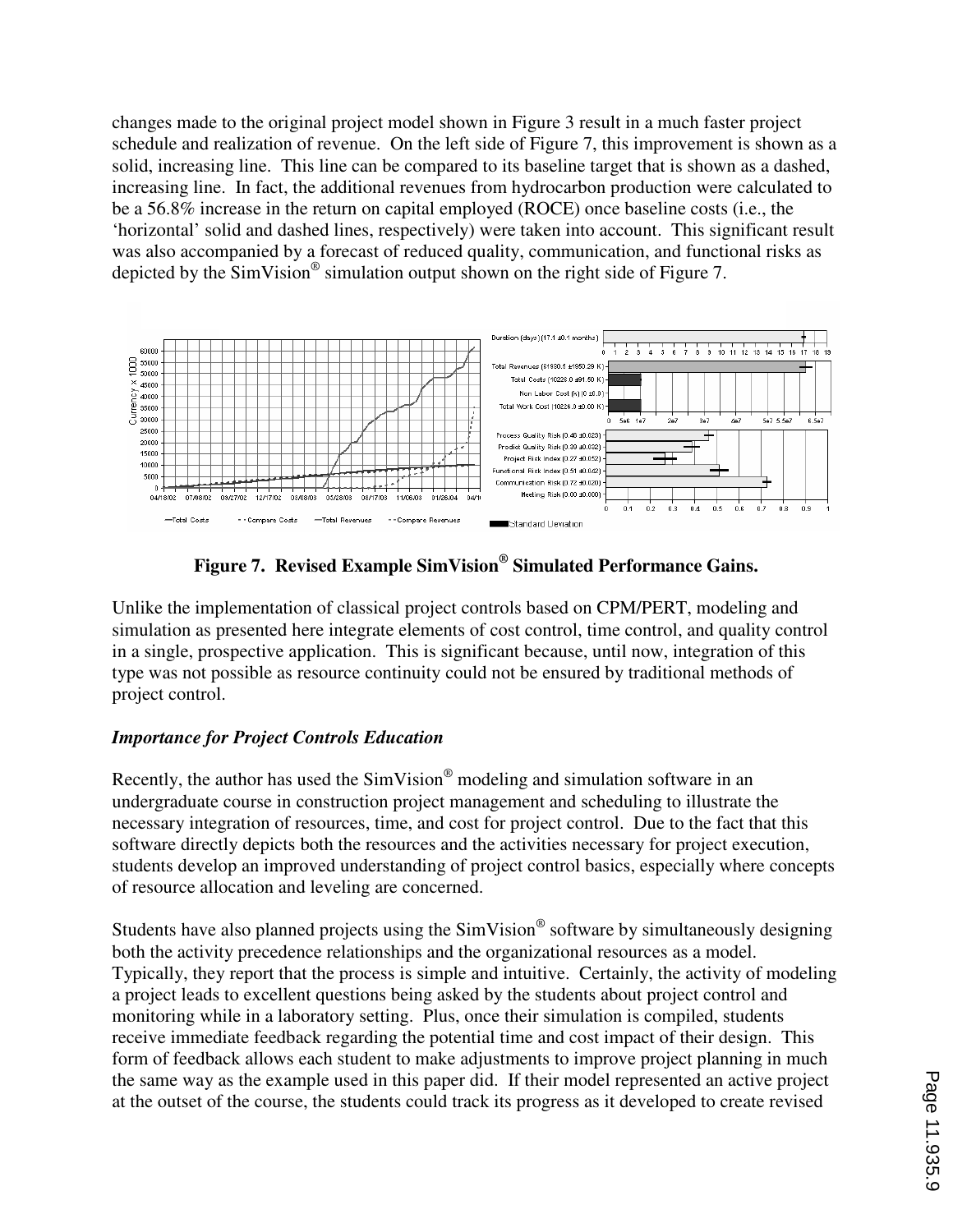models based on actual experience. Today, this form of classroom experience is currently taking place using the construction of a single custom residence as an active project.

Through the use of SimVision's<sup>®</sup> graphical interface, students learn that the evaluation of project performance should be made relative to the capacity of the project's resources. Further, by referencing this capacity to project goals as a model, students gain confidence that they have control of project outcomes instead of merely reporting progress against pre-set standards. This empowers the student to think about how the project could be improved in its implementation and control, rather than just developing a reforecast. Effectively, such a thought process is one of production control and is focused much more on constantly adjusting the activities, their precedence, and their resources to meet or exceed a performance standard. Moreover, such a shift toward production control lessens the "management through contract" phenomenon by making project objectives more achievable. Consequently, such a concept of project controls becomes less about administration and more about design in the student's mind. Indeed, the students typically 'compete' against each other to establish the best organizational and activity design using cost and time performance as benchmarks. To be sure, such 'competition' is necessary for leading-edge education and practice in the discipline of project control and monitoring.

### *Conclusions*

The examples of modeling and simulation for project control presented here are analyses of a particular EPC project. As a result, they exist as stand-alone representations of performance and are not integrated within the day-to-day information systems used by project controls personnel. This dichotomy points toward a need to develop project information management systems (PIMS) to aid project controls education and practice. Yet, PIMS creation is an expensive undertaking, one that must be justified via benefit/cost analysis (BCA). One way to accomplish this analysis is through the use of a value tree. In such an application, each branch in the tree reflects the potential outcomes of decisions made as the project progresses. Consequently, one path through the value tree gives the greatest benefit. The trick to obtaining this benefit is to modify the probability of a desirable outcome at each stage in the project. Today, the best means of improving outcome probability is found in forecasts created via modeling and simulation technology. In fact, for the case study presented here, the amount of improvement is calculated to be \$1.11 Billion for the project's execution.

Through an in-depth case study, this paper justifies the use of modeling and simulation as an integrated technology for project controls education. It also demonstrates the power of a graphical interface trained on the deployment of resources for a project. This way, project controls focuses more on the forecast of achievement than on its analysis, prospectively depicting the resulting impact on resources, time, cost, and quality. Given such advanced modeling and simulation technology, engineering students are able to develop a better understanding of the need for project controls and their relationship to the attainment of project goals and objectives. Finally, students are able to easily and intuitively evaluate trade-offs that exist on projects between time, cost, and quality. Certainly this type of understanding points towards an increasing role for modeling and simulation in project controls education in the future.